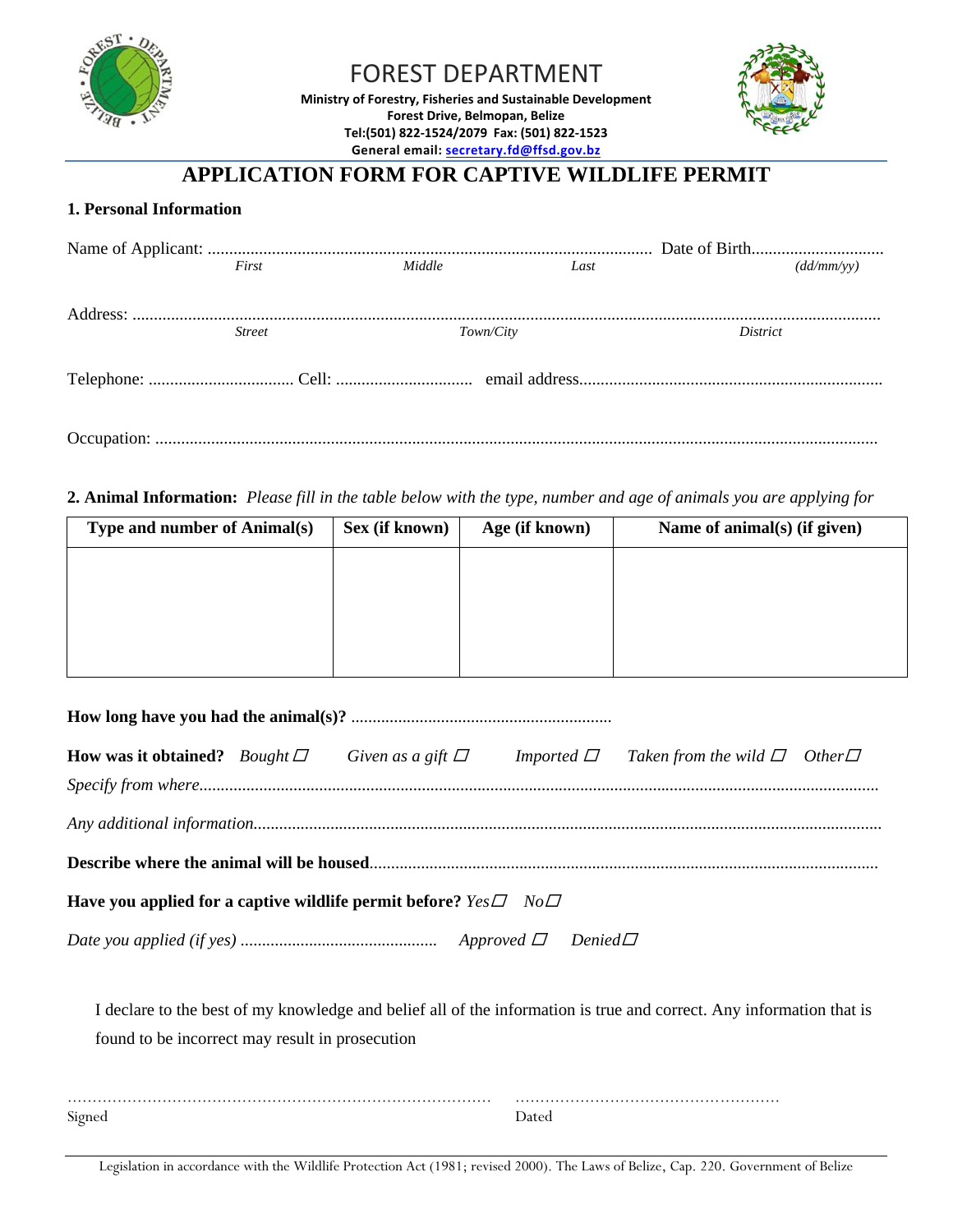

FOREST DEPARTMENT **Ministry of Forestry, Fisheries and Sustainable Development Forest Drive, Belmopan, Belize**

**Tel:(501) 822‐1524/2079 Fax: (501) 822‐1523 General email: secretary.fd@ffsd.gov.bz**

FD-WP-003 Minimum Care Avian

### **MINIMUM CARE STANDARDS - Husbandry**

#### **Section 1: Enclosure size for species**

SMALL enclosures for: *parakeet, white-fronted, yellow-lored, brown-hooded, white-capped* LARGE enclosures for: *red-lored, yellow-head, blue-head (Mealy), multiple birds* 

| Section 2: Enclosure size (minimum specifications) | INDOOR: $3'$ x $3'$ x $4'$ - Situated off the ground, not rusting                                |
|----------------------------------------------------|--------------------------------------------------------------------------------------------------|
| SMALL bird enclosure size:                         | OUTDOOR: $6'$ x $6'$ x $8'$                                                                      |
| LARGE bird enclosure size                          | INDOOR: $4'$ x $4'$ x $4'$ - Situated off the ground, not rusting<br>OUTDOOR: $8'$ x $8'$ x $8'$ |

**Section 3: Enclosure requirements** *(minimum specifications)*

- **3.1 Indoor enclosure minimum requirements** (remains inside the home at all times
	- 3.1a Wire must have no damage or holes. There must be no nails, screws, or sharp objects sticking out
	- 3.1b PERCHES: there must be a minimum of 3 perches of different textures and sizes, scattered through the cage (plastic pipe or metal bar is **not** acceptable). All perches should be firmly secured without twisting/rotating. Perches must be changed at least every 6-8 weeks or when damaged/dirty. The bird must be able to perch at least 4' off the ground
	- 3.1c Indoor birds must be allowed access to sunlight and rain at least twice-weekly
	- 4.1d Birds must be allowed out of the cage and socialized for several hours per day

**3.2 Outdoor enclosures minimum requirements** (permanently outdoors or on the verandah at any time)

- 3.2a WIRE must be  $\frac{1}{2}$ <sup>"</sup>x  $\frac{1}{2}$ " or smaller and galvanized.
- 3.2b The wire must have no rust, damage or holes. There must be no nails, screws, or sharp objects sticking out
- 3.2c Half of the ROOF area must be covered with solid roofing material (not plastic sheeting or tarpaulin)
- 3.2d One corner of the outdoor enclosure must have adequate protection from elements (direct sun, rain, wind) on all three sides
- 3.2e DOOR should allow adequate access for cleaning and husbandry. Latches must be predator-proof
- 3.2f PERCHES: there must be a minimum of 5 perches of different textures and sizes, scattered through the cage (plastic pipe or metal bar is **not** acceptable) They should be firmly secured without twisting/rotating and changed at least every 6-8 weeks or when damaged/dirty. Upper perch must at least 5' off the ground.
- 4f Outdoor birds must be allowed out of the cage and socialized for several hours per day

#### **Section 4: Diet and husbandry requirements** *(minimum)*

- 4a Enclosure must contain fresh (non-poisonous) green branches, leaves and/or bird-safe toys
- 4b The cage or enclosure must show evidence of regular cleaning
- 4c Food provided must comply with all aspects of FD minimum standards and be replenished daily
- 4e Food and water bowls must be cleaned daily (no slimy residue or mould) Bowls should be secured to prevent tipping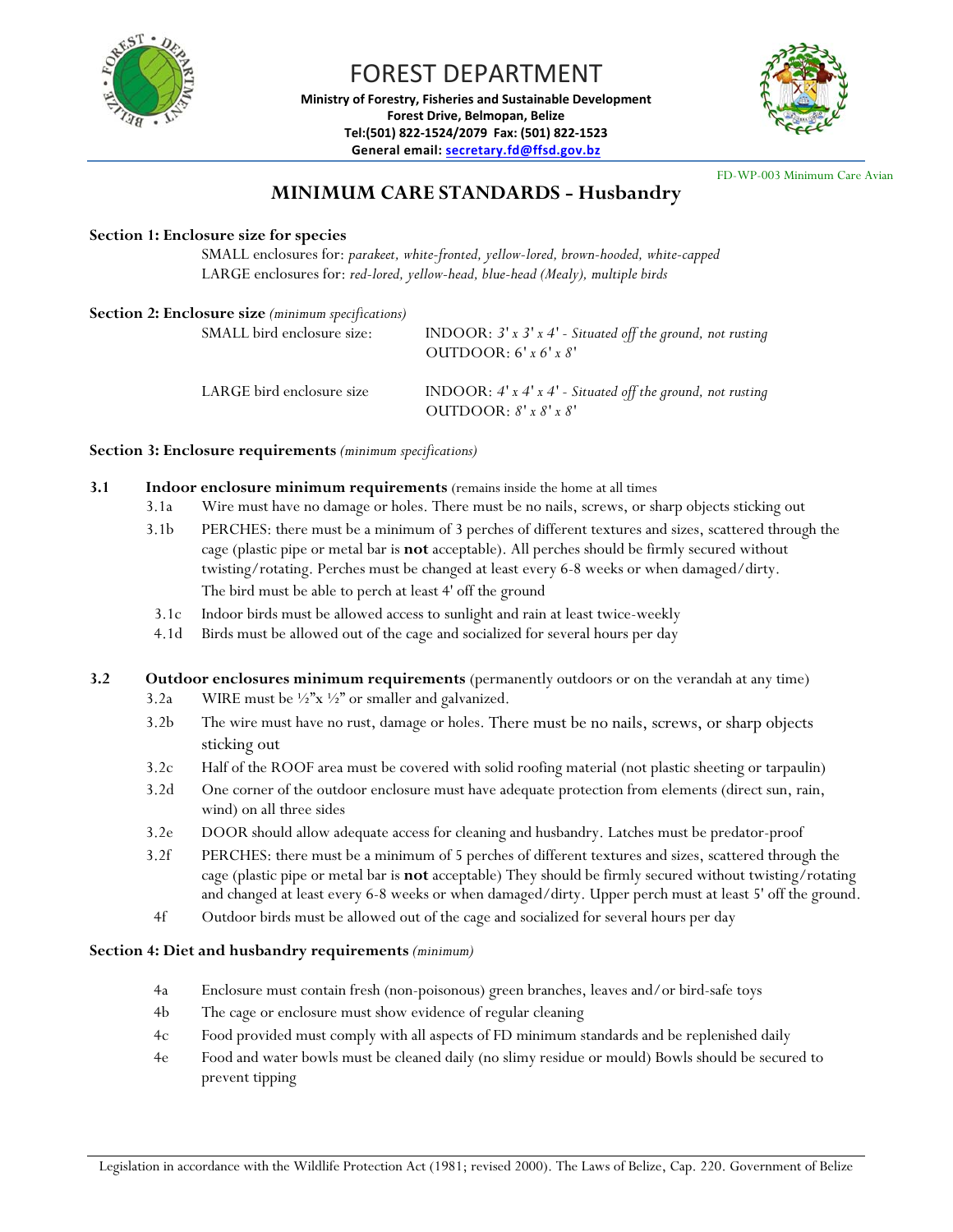



FD-WP-003 Minimum Care Avian

## **MINIMUM CARE STANDARDS - Recommended daily diet per bird**

#### **Parakeet:**

 $\frac{1}{2}$  cup mixed parakeet seed and sunflower/pumpkin seed

 $\frac{1}{2}$  cup chopped vegetables and fruits (minimum)

 $\frac{1}{2}$  cup cooked whole corn & beans

#### **White-front, white-capped, yellow-lored, brown-hooded**

1 ½ cups of fresh chopped vegetables, fruits and cooked corn & beans (minimum) 1 tablespoon of sunflower seeds or pumpkin seeds, ONLY

#### **Red lored, yellow head, blue-head mealy**

2-3 cups fresh chopped vegetables, fruits and cooked corn & beans (minimum) 2 tablespoons of sunflower seeds or pumpkin seeds, ONLY

#### **All birds**

A bowl of fresh clean water every day

Food and water to be changed daily. Dishes to be washed frequently. If the inside of the water bowl feels slimy, it needs to be scrubbed

### **Additional diet and husbandry information**

Diet: Licensed keepers are also encouraged to provide Mazuri Parrot Maintenance, available at Reimers Feed Mill Peanuts are **not** recommended as they may contain harmful toxins

Caged birds suffer health and weight issues if they have a high-fat diet. Sunflower seeds are extremely high in fat and are not recommended in large quantities for most captive birds. Pumpkin seeds are preferred.

Processed foods intended for humans are not recommended, especially those high in sugar, fat and salt (do not feed your bird salted nuts, seeds or chips)

Onions, chocolate and avocado (skin and stone) can be poisonous to parrots

During the dry season, spray your bird gently with water from a spray bottle or low-pressure misting hose. Gently preen your bird's feathers by rubbing the feather shaft between your index finger nail and you thumb pad. Remember, growing feathers are 'alive' with a blood supply, so be gentle: the bird will let you know if it hurts.

Bird-safe toys: Do not give your bird metal objects or electrical wire to chew: most metals are poisonous for birds. Suitable toys readily available: plastic bottle-tops; untreated/natural wood blocks/sticks; cardboard boxes, paper, including old phone directories; old (washed) slippers; leather strips, sisal string; baby teethers, and of course natural branches.

Enrichment: Fruiting trees and hibiscus are the safest branches and leaves to give to your bird. Avoid other ornamental plants or any obviously poisonous branches or plants and trees with white-sap. Any fruits or berries you observe wild parrots eating will be safe for your captive bird, as will their branches. Try to create a natural environment for the bird wherever possible.

o For more information. read '*caring for your captive parrot'*, a copy of which will provided by the inspecting officer